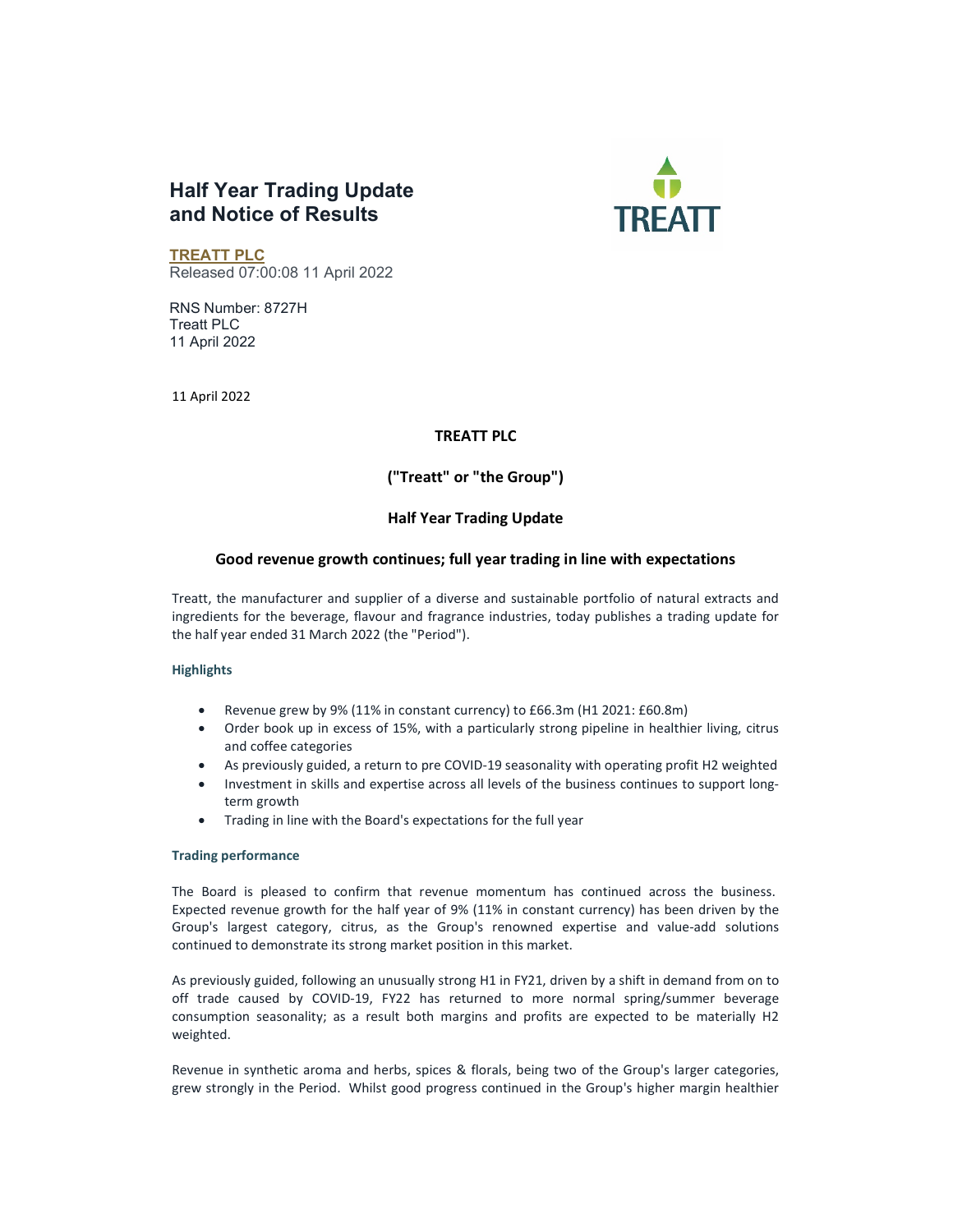living categories of tea, health & wellness and fruit & vegetables, materially stronger performance is expected from these categories in H2, as evidenced by a good pipeline.

The Group continues to win new business with both new and existing customers through direct sales to global and local FMCG brands, as well as indirectly through the flavour and fragrance houses, demonstrating the strength of the Group's diverse business model. Further significant progress was also made with building out the Group's coffee platform which is focussed on the premium ready-todrink and cold brew coffee markets, where we continue to see material growth in the opportunity pipeline.

The Group's investment in its substantial inventory holdings (equating to approximately six months trading) has helped the Group to successfully navigate various supply chain challenges. In addition the Group has decades of experience in managing movements in raw material prices which are impacted, not only by general inflation, but also by specific supply and demand factors such as climatic conditions. For example, in the Period orange oil prices continued to build to all-time highs, whereas lemon oil prices fell.

Our new UK facility is fully open for office-based employees as well as some of our R&D and technical teams. The operational commissioning continues apace and we are looking forward to most of our manufacturing being up and running by the middle of this calendar year. Thereafter will be a final phase of gradually transferring our most complex manufacturing activities to the new site by the middle of 2023. We believe this site, along with our recently expanded US facility, will provide Treatt with a much stronger platform to support its growth ambitions.

With the UK relocation nearing completion, and a strategic investment in inventory levels reflecting both higher orange oil prices and a strong order book, net debt at the end of the Period was approximately £20m.

The Group's hedging strategy is intended to mitigate the impact of long term exchange rate movements, which can mean fluctuations in the short term. During the Period there was a weakening of Sterling against the US Dollar and, as a result, the Board anticipates a net negative FX impact on the results for the Period of approximately £0.6m (H1 2021: £0.4m gain).

#### **Outlook**

H1 ended strongly and this momentum has continued into H2 with order books at record levels. With stronger growth coming through in H2 from the higher margin healthier living categories, the Group expects to deliver materially stronger margins in H2.

#### Notice of Results

Treatt's half year results for the six months ended 31 March 2022 will be announced on 10 May 2022 and the Group will also be hosting a Capital Markets Day on 27 May 2022. To register interest please contact MHP on the details below.

#### Daemmon Reeve, CEO, commented:

"After a record performance for the business last year, we've continued the momentum into the first half with a good sales performance, particularly driven by our largest category, citrus, where we have grown a number of longstanding relationships working with some of the biggest beverage companies.

"This year's performance is expected to reflect a reversion to more normalised beverage trends and overall trading continues in line with the Board's expectations. Despite the wider macro uncertainties, our second half pipeline is strong, we are bringing more of our new UK site into operation and we are seeing good opportunities across a number of categories, so remain confident for the future."

### Enquiries:

Treatt plc +44 (0)1284 702500